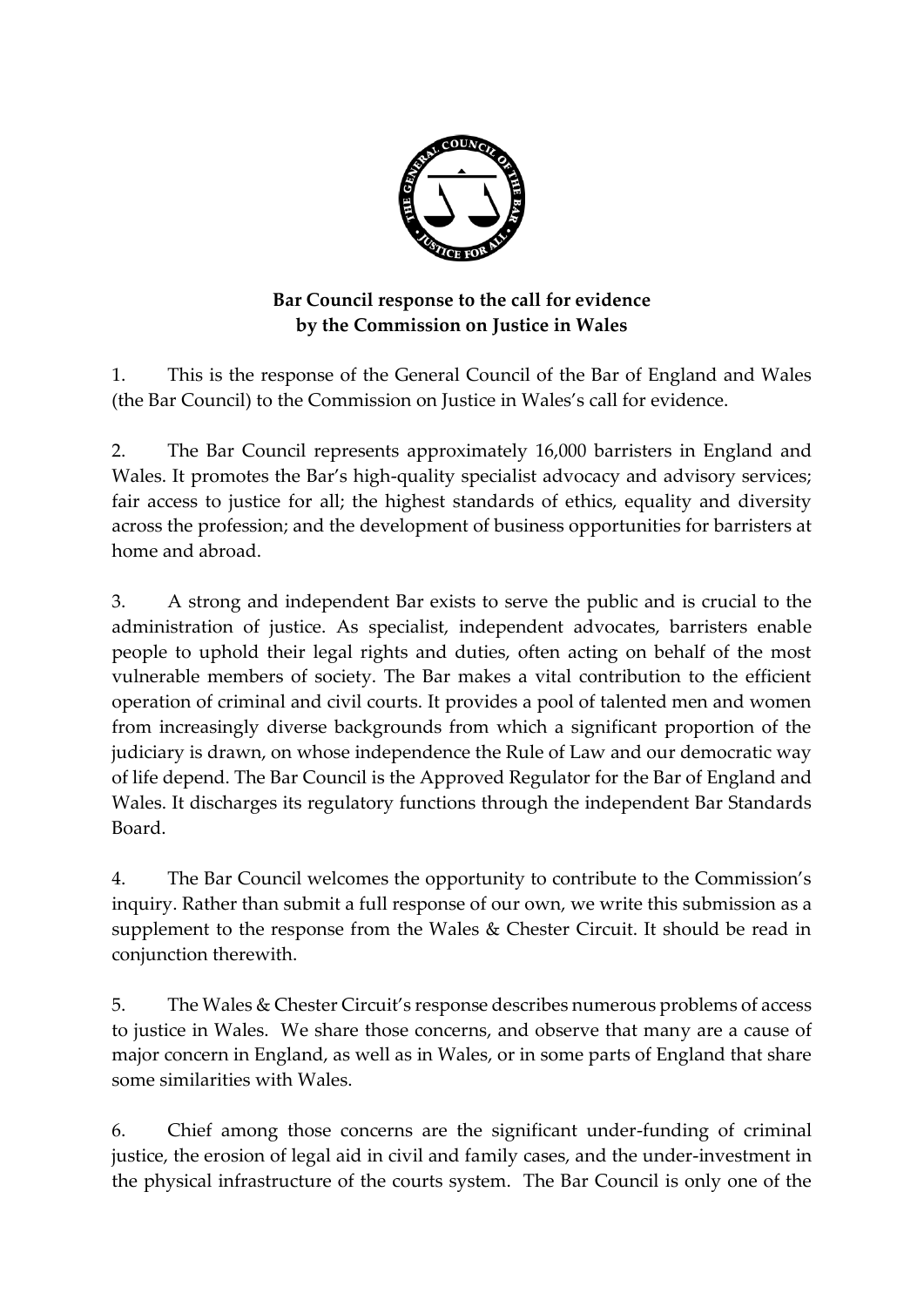many outspoken critics of the policies that have led to this state of affairs and of the destructive effect that it has had on access to justice for the most vulnerable in society.

7. The Circuit also highlights several issues that are of concern more specifically to Wales. First among these is the fact that per capita spending on justice is significantly lower in Wales than in England, a disparity for which there is no obvious justification.

8. We are also troubled by the geographical lack of access to justice that arises from a combination of court closures and limited public transport. Courts should be relatively local, for accessibility and legitimacy, both in Wales and in England. We agree that residents of Wales should have better access to the Court of Protection, Court of Appeal and IP/enterprise small claims track via London.

9. Finally, while litigants have a right to conduct their cases in the Welsh language, it appears that in practice there are limits to the enjoyment of that right. On top of limited availability (or readiness) of Welsh-speaking judges or court staff, there may not always be access to legal representatives capable of conducting a case in Welsh.

10. These various problems appear to stem from both a lack of adequate resources and a lack of sufficient regard for the administration of justice in Wales, especially in the context of Welsh language and geography. The availability of legal representation should be secured by a properly funded justice system; and access to courts, and to Welsh language proceedings, should be facilitated by organisational decisions that take into account the geography and specific needs of Wales. Moreover, a wellfunctioning justice system requires a thriving legal profession, with as many opportunities for those practising outside London—including in Wales—as for those practising in London.

11. The Circuit's response concludes with a number of broader recommendations for constitutional reform and devolution. As our members in both England and Wales are likely to have a range of views on these recommendations, some of which also involve political questions, we refrain from expressing any view on them.

12. Finally, we would like to take the opportunity to express appreciation for the thought, research and effort that has gone into preparing the Circuit's response, which sets out clearly the many problems with the state of justice in Wales.

**Bar Council 4 June 2018**